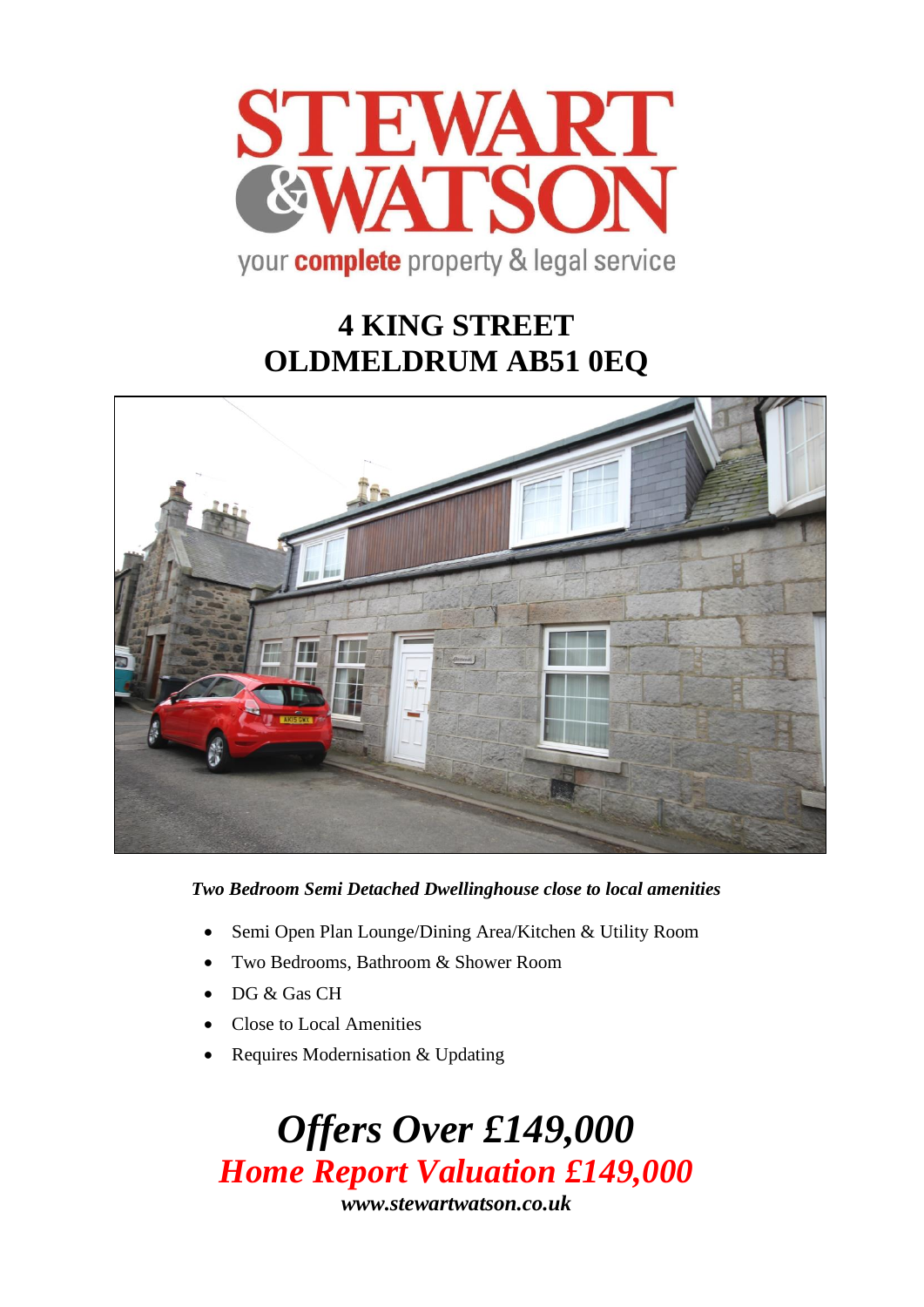# **TYPE OF PROPERTY**

Forming part of the conservation area in the town of Oldmeldrum, within walking distance of the local amenities, we offer for sale this semi-detached two bedroom dwellinghouse which would represent an ideal purchase for the first-time buyer or those looking to downsize. The property is well placed for commuting to Dyce, Bridge of Don, Aberdeen Airport and the city centre and enjoys the benefits of Double Glazing and Gas Central Heating. The accommodation comprises Two Bedrooms, a Utility Room, and a Bathroom on the ground floor with the Lounge, Dining Area, Kitchen and Shower Room on the first floor. Outside, there is onstreet parking.

# **ACCOMMODATION**

## **Entrance Hallway**

Entered through a uPVC front door directly into the hallway which gives access to all ground floor accommodation. Shelved storage cupboard, boiler and door to rear. Central heating radiator and fitted carpet.

### **Bedroom 1 14' 1" x 11' 6"** (4.29m x 3.51m)

A good-sized double bedroom with window to the front benefiting from built-in wardrobes and overhead units providing good storage. Central heating radiator and fitted carpet.



# **Bedroom 2 9' 3" x 8' 2"**

(2.82m x 2.49m)

A further bedroom with window to the front which benefits from a shelved wardrobe. Central heating radiator and fitted carpet.



# **Utility Room 10' 4" x 9' 4"**

(3.15m x 2.84m)

Fitted with eye-level units, this room has space to accommodate freestanding appliances. Shelved storage cupboard, washing machine and fridge freezer. Central heating radiator and vinyl flooring.



**Bathroom 9' 2" x 5' 9"** (2.89m x 1.79m)

Fitted with coloured suite comprising w.c., wash-hand basin and bath with shower attachment. Central heating radiator and vinyl flooring.

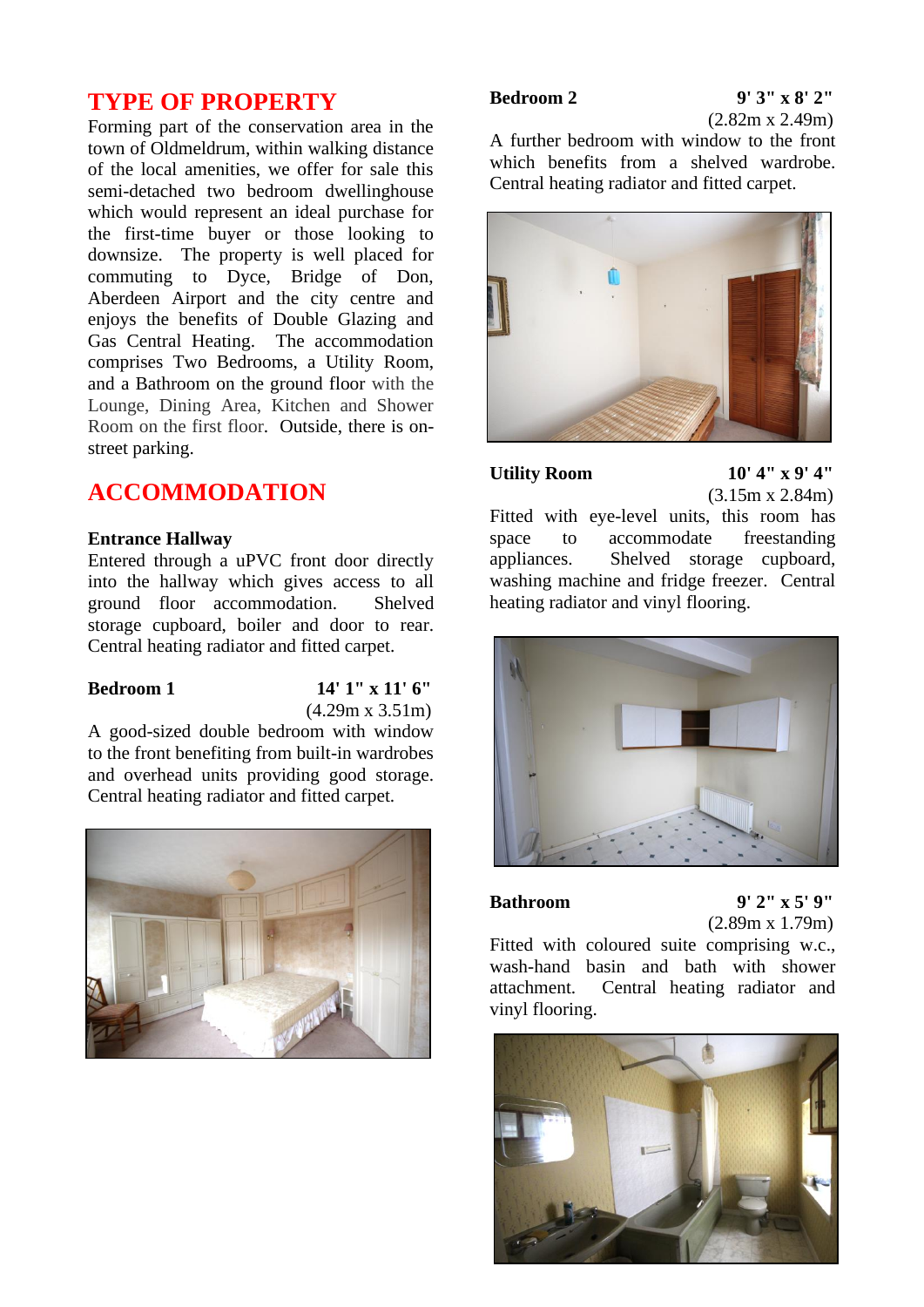## **FIRST FLOOR ACCOMMODATION**

A carpeted staircase with window at half turn leads to the upper landing and provides access to the remainder of the accommodation.

**Shower Room 8' 5" x 6' 3"** (2.56m x 1.90m)

Fitted with a white suite comprising w.c., wash hand-basin set in vanity unit, and shower. Velux window. Central heating radiator and vinyl flooring.



# Lounge 17' 9" x 10' 4" (5.41m x 3.15m)

On semi open plan with the dining area and kitchen, picture window overlooking the front of the property and Velux window to the rear. A particular feature is the gas fire set within a wooden surround, making this an attractive focal point of the room. Central heating radiators and fitted carpet.



# **Dining Area** 20' 9" x 8' 9"

(6.32m x 2.67m)

With window overlooking the front of the property with space to accommodate a dining table, fitted shelved unit. Central heating radiators and fitted carpet.



### **Kitchen 8' 1" x 6' 9"**

(2.46m x 2.06m)

Overlooking the rear of the property and fitted with a range of base and eye-level units incorporating a sink, splashback tiling and coordinating work surfaces. The units further incorporate a slot in cooker with extractor above. Microwave and dishwasher. Vinyl flooring.